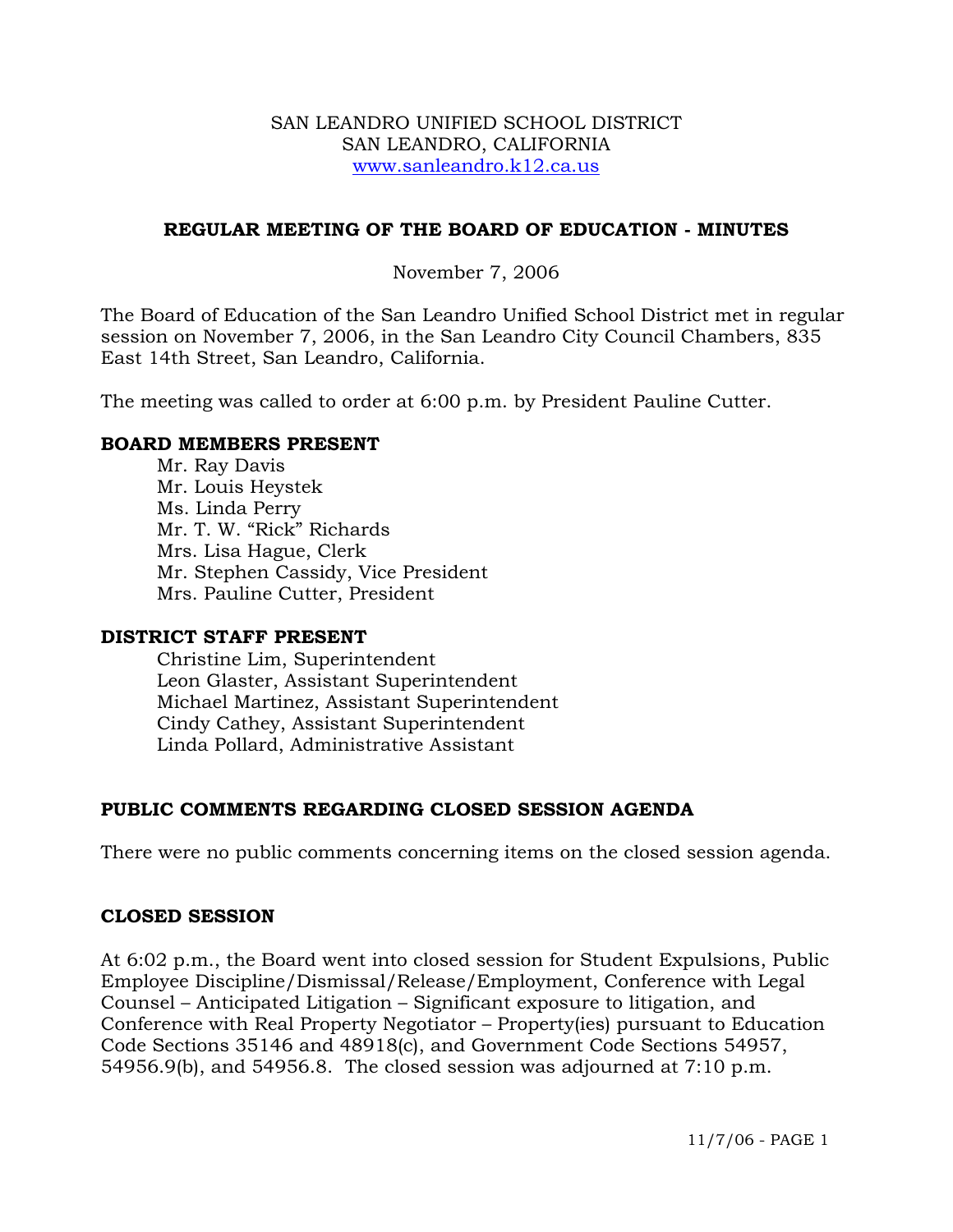The Board returned to open session at 7:18 p.m. with the Pledge of Allegiance to the Flag. President Cutter said the Board had been in closed session and no action was taken.

# **APPROVAL OF AGENDA**

On a motion made by Mr. Richards and seconded by Ms. Perry, the Board approved the agenda for the regular meeting of November 7, 2006, by a 7-0 vote.

**REPORTS** Student Representatives' Reports: Tiffany Corpuz, San Leandro High School ASB President, updated the Board on activities at the high school.

> Home Coming was a success with seniors placing first in all around followed by the juniors, sophomores and freshmen. There was a Halloween fashion show. Kaiser Permanente presented an HIV assembly called "Secrets Assembly". Tonight, Nov. 7, the first College Fair was taking place, where students and parents will have an opportunity to research 25 colleges ranging from junior and state colleges, to private and universities. Winter sports have begun, and football and girls' volleyball have upcoming games. Senior Skate Night will be Saturday, Nov. 11.

> She reported that many students and service clubs volunteered at the fall festivals at Washington, Roosevelt and Madison Elementary schools. The Can Food Drive will be in progress until November 20. The second block class bringing in the most canned food will win a pizza party.

 Recreation & Parks Commission Report: Dean Koenig, San Leandro Unified School District Representative, updated the Board on the activities of the Recreation & Parks Commission. He reported that there will be a joint meeting with the Youth Advisory Commission on December 4 where thoughts and ideas on City activities will be shared. He noted that last year the Youth Commission expressed how much they missed the Cherry Festival, and as a result of the efforts by the Commission, the City Council reinstated the festival which will be a one-day downtown celebration on June 2, possibly extending to two-days in the future. The Commission hoped that the school district would be as involved as they had been in the past and that the Cherry Festival would once again be part of "what it means to live in San Leandro".

There will be dedication ceremony for the San Leandro Family Aquatic Center on December 2, which is scheduled to open for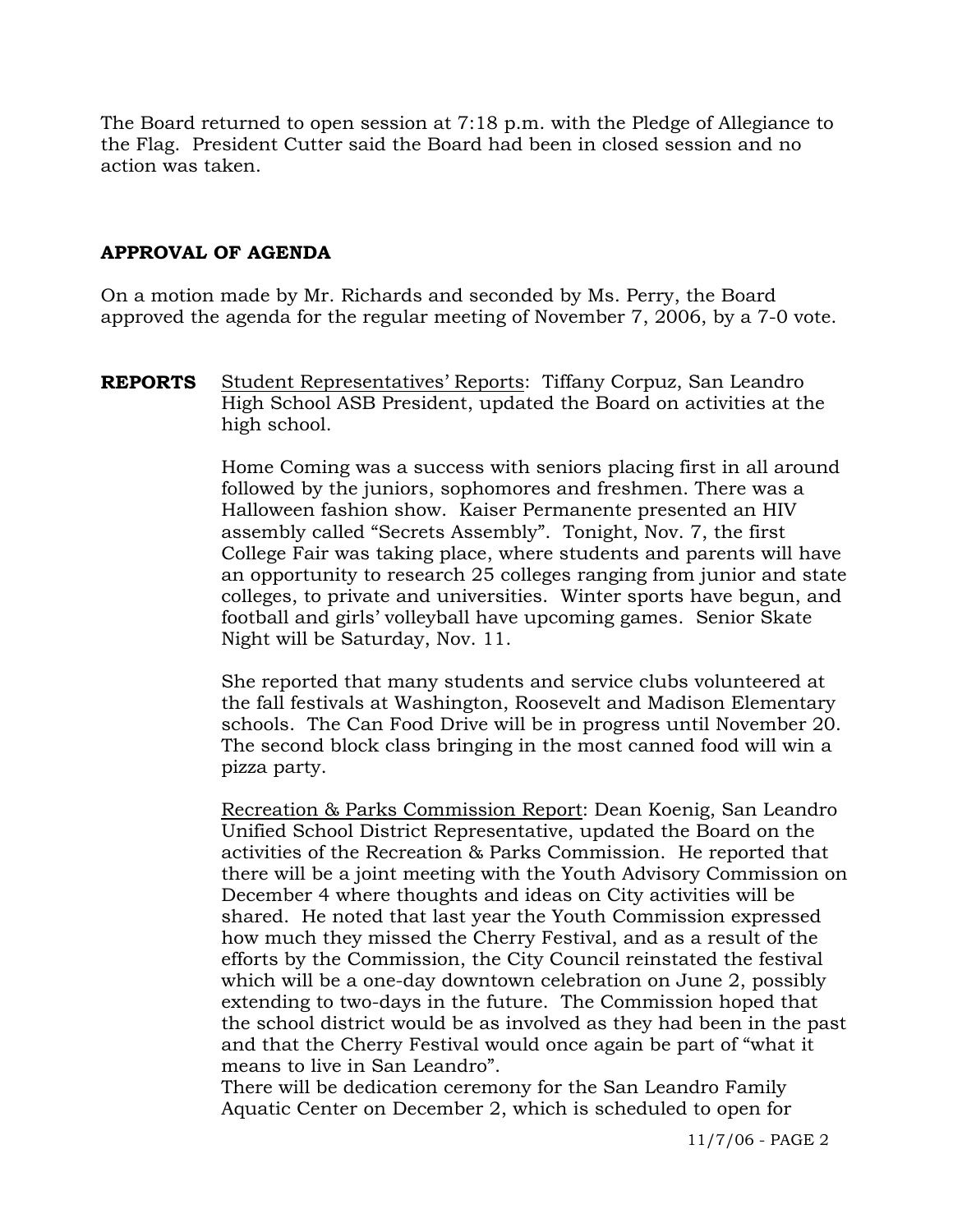community and school use in the spring. He also announced that he was re-elected to a second term as chair and appreciated the District for allowing him to serve on this Commission.

President Cutter was happy to hear about the Cherry Festival being reinstated, and Trustee Heystek thanked Mr. Koenig for representing the District.

### **PRESENTATIONS**

• Mary Camezon, School Assistance and Intervention Team (SAIT) consultant, presented the final report regarding the work at Washington Elementary School, and the progress that the staff and students have made over the past two years.

 She explained that the school focused on the achievement of English learners and addressed not only "What was being taught?", but "Are the children learning."

 Staff developed a matrix of instruction to increase the amount of English being taught; invested in coaching that assisted with literacy, and math, as well as amplifying the coaching already in place for ELD; and implemented the EduSoft Data Management System that supported teachers in analyzing and acting on data.

 Due to the hard work of the staff, students, and families, Ms. Camezon reported the school showed an increase of 59 points growth in the Academic Performance Index (surpassing the required one point growth each year), and successfully exited the SAIT program in two years.

 On behalf of the SAIT team, Ms. Camezon congratulated the teachers and commended Principal Elvia Teixeira for her steady leadership by providing incredible, informed guidance, listening to and supporting teachers, and holding a vision of "what could be". She encouraged the Washington Elementary School staff to continue on with their journey in the "best possible way".

 Principal Teixeira thanked Ms. Camezon for her guidance and patience with this very hard and challenging work, and for inspiring the staff to move in a new direction.

 Mrs. Cutter said that when she attended Washington's Open House, it was apparent to her that the teachers felt supported and valued for all of their work, and that if it wasn't for the principal's efforts to bring staff together, they wouldn't have been successful. The Superintendent noted that it was the school staff who had nominated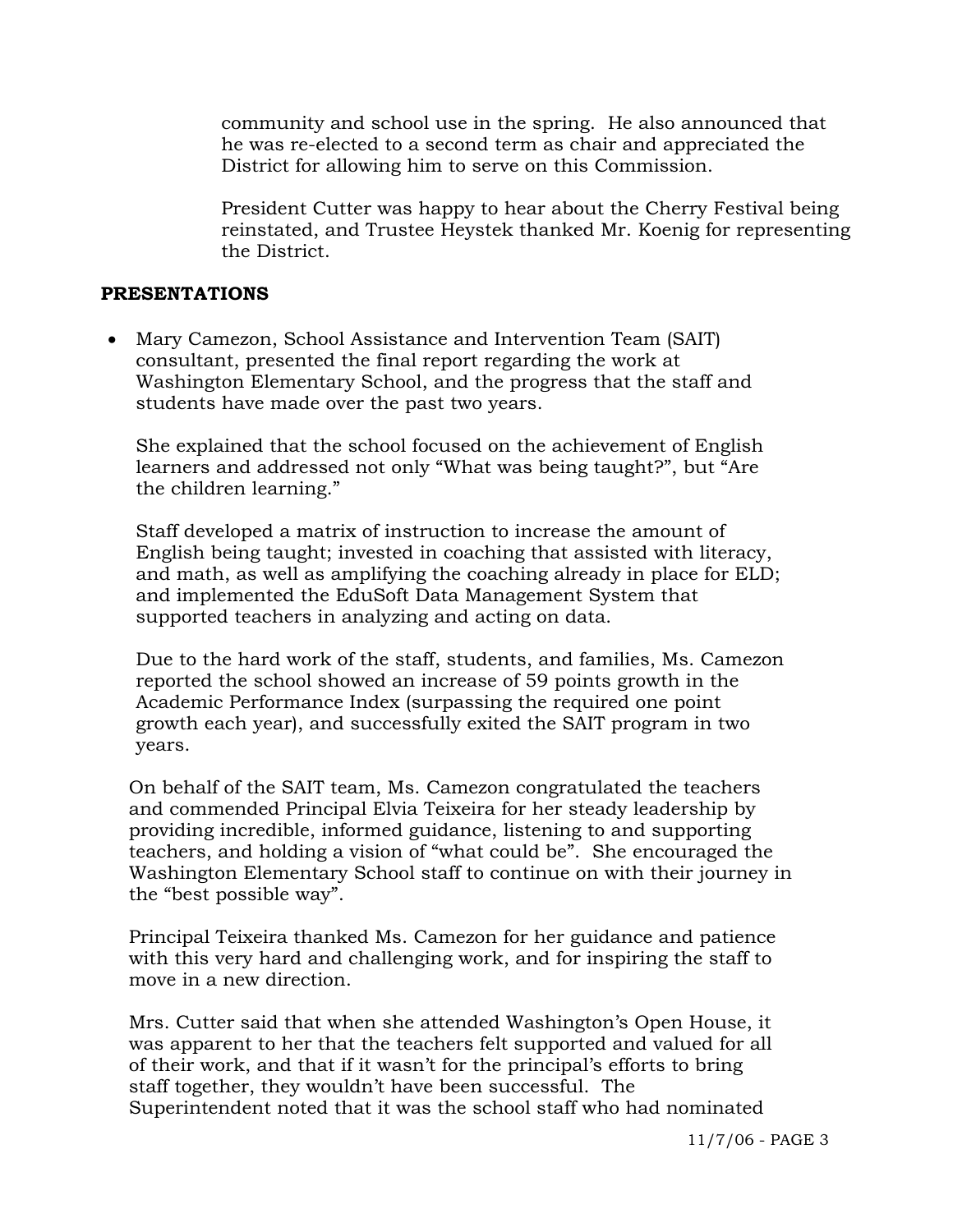the principal for Administrator of the Year, which was quite a tribute.

# **PUBLIC TESTIMONY ON NON-AGENDA ITEMS**

- Pamela Richards invited the Board to the "50's Dance Party" Fundraiser at John Muir Middle School on November 17 from 7-11 p.m. She encouraged them to "lace up their shoes" and come and have fun with the school community and friends. Proceeds will purchase assembly chairs, help paint a school mural, provide a college scholarship for a John Muir Middle School alumni graduating from San Leandro High School, and help band students raise money for an upcoming field trip to Disneyland.
- Gerald Shovlin addressed the Board regarding a recent California Association for the Gifted conference that he attended, along with forty parents from northern California on Oct. 28. He commended the Board for approving the District's Gifted and Talented Education (GATE) application, adding that he hoped that there would soon be a scheduled GATE Advisory Committee meeting. While he felt that the District had a good program, he encouraged the Board and staff to continue to make the program more visible, positive and powerful.
- Billy Campbell acknowledged Darryl Shields, Alberto Lara, Valentin Reyes, Don Biladeau, and Maintenance Supervisor Greg Dyer for coming together, at a moment's notice, and helping him prepare the new Adult School for their grand opening ceremony. He felt it was important that special recognition be awarded to these employees for their united effort.

 Mrs. Cutter asked that Darryl Shields, Alberto Lara, Valentin Reyes, Don Biladeau, Maintenance Supervisor Greg Dyer and Billy Campbell be recognized with Certificates of Commendation at the next Board meeting.

# **REPORTS**

- 1) Correspondence There was no report.
- 2) Superintendent's Report Superintendent Lim reported that the District's 2nd staff development on October 23 was a success, where elementary and secondary staff attended sessions on Frontloading and working with EL strategies for our students.

The Breakfast Program opened up at Roosevelt Elementary on October 27, adding that all of the District elementary schools now offer breakfast.

Ms. Lim and many of our Board members attended the Nayanci Gonzales "Day of Remembrance". Alameda County Supervisor Alice Lai-Bitker, who sponsored the county-wide "Day of Remembrance", joined the ceremony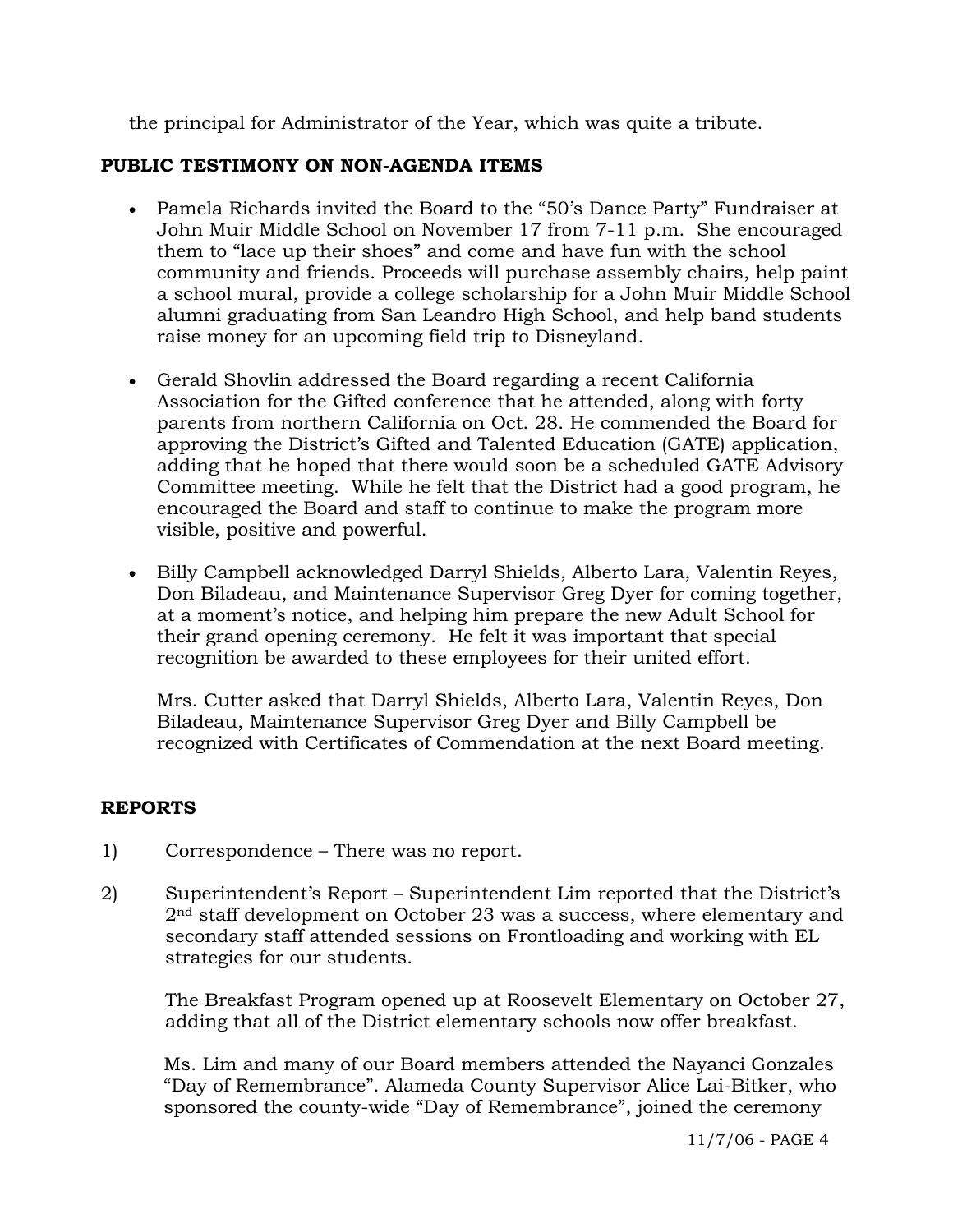after the walk. The Superintendent said that the event was very somber and heartwarming.

She reported that San Leandro Unified's Teacher of the Year, Jill Synnott, was honored at the annual Alameda County School Boards Association's ceremony on October 25 at Chabot College. A video illustrating her passion for teaching high school English was shared.

The Adult School opening was a fabulous event, where approximately 200 people attended. Ms. Lim thanked Robin Michel, Susanne Wong and Leon Glaster for all of their work towards the success of the event. She extended accolades to those representatives from the San Leandro Chamber of Commerce, Chabot College, and the Even Start Program, who were in attendance.

Ms. Lim announced that there would be a New Board Member Orientation on November 28 at the District Office.

She was pleased and honored to be given the *Valuing Diversity Award* at the Association of California School Administrators (ACSA) State Conference on November 3. She acknowledged the courageous San Leandro Unified 41-member Leadership Team who have worked very hard "walking the talk" with regards to equity and diversity in our District.

The California School Boards Association conference will be November 30 – December 2. She invited the entire Board to participate.

At the suggestion of Mr. Cassidy, Superintendent Lim said that she would get a copy of Jill Synnott's Teacher of the Year video to share at a future Board meeting.

- 3) Board Committee Reports
	- Facilities/Technology Mrs. Cutter reported that the committee met on October 26 and discussed the San Leandro High School camera proposal, noting that questions raised would be addressed in the *Confidentially Speaking*. They also discussed the Bancroft Playing Field cost benefit analysis, the Project Management Request for Qualification (RFQ), adding that the District already had firms in place. The committee also received updates on the high school gating project and the marquee at Jefferson Elementary School.

# 7) Board Representatives' Reports

• Alameda County School Boards Assn. - Ms. Perry reported that the committee met on Oct. 23 for the Annual Teacher of the Year at the Chabot Community College Theatre, adding that all the teacher videos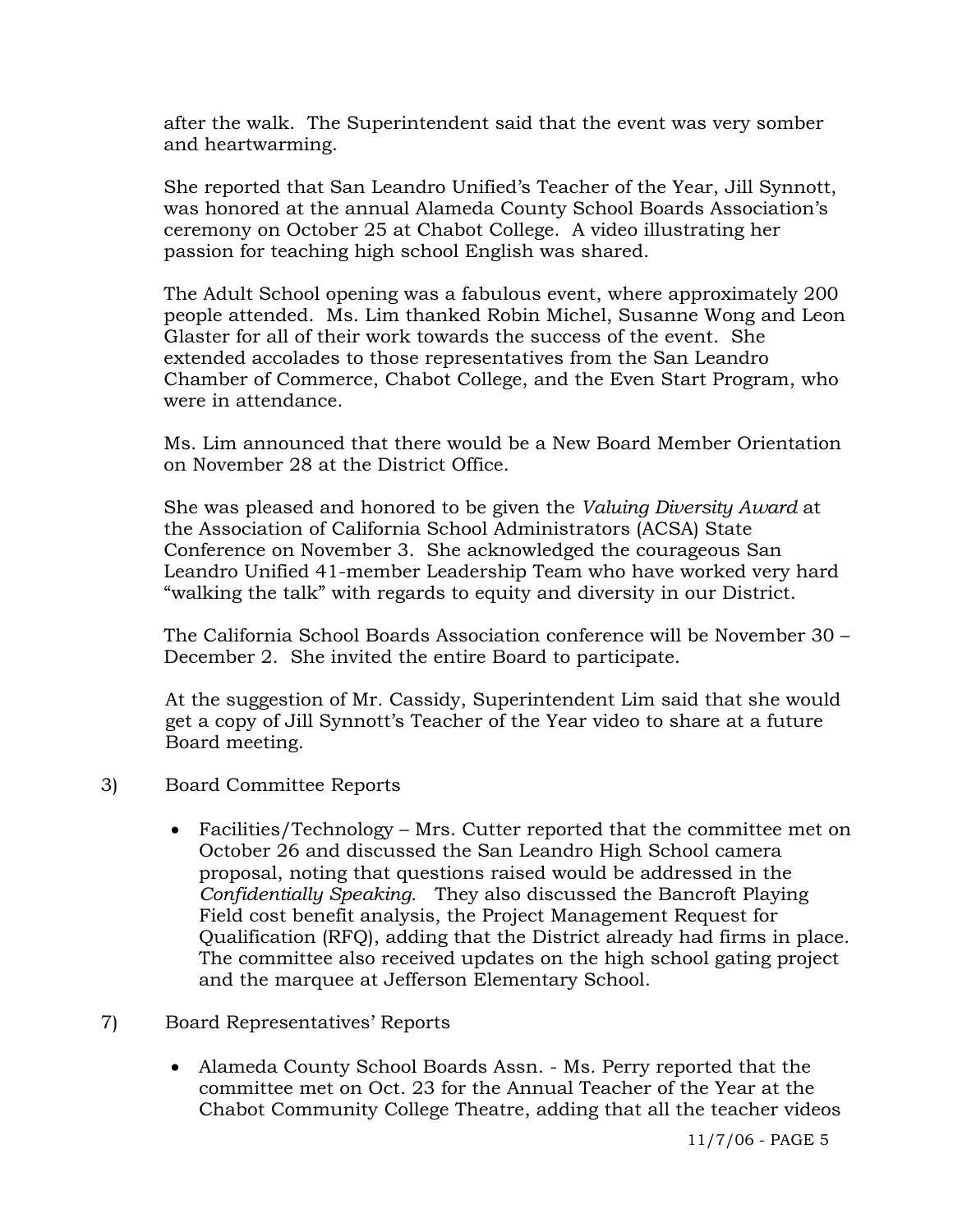were exceptional. The next meeting, focusing on intervention programs for suspensions and expulsions and the proliferation of using BB guns at the middle school-age, will be November 16, 7 p.m. at the Alameda County Office of Education.

- Eden Area Regional Occupational Program Mr. Richards reported that the committee met on November 2, where two San Leandro High School students were acknowledged as Students of Month for November: Juan Lara-Diaz, DECA Vice President, for Marketing, and Martin Peña for Welding/Metal Fabrication. The Resolution withdrawing Eden Area ROP's membership from the School Excess Liability Fund (SELF) Joint Powers Authority was unanimously approved by their Board, adding that because of the District's involvement, he has spoken to Assistant Superintendent Leon Glaster, and that this item would be coming forward to the Board for consideration.
- Mid-Alameda County Special Education Local Plan Area Ms. Perry reported that the committee met on October 18 and approved the budget that had no new additions from last year. The committee received an update on the state funding. Ms. Perry also reported that they would be continuing the practice of reimbursing services provided by another district as a way of curtailing contracting out to outside agencies. The next meeting will be in January 2007.

# **CONSENT ITEMS**

Two items were pulled from the Consent Calendar: 1.1-C, Approval of Board Minutes – October 17, 2006, requested by President Cutter, and 3.9-C, After School Safety and Enrichment (ASES) Grant Application requested by Ms. Perry.

#### Human Resources

| $2.1-C$                     | Acceptance of Personnel Report                           |
|-----------------------------|----------------------------------------------------------|
| $2.2 - C$                   | Release Time for SLTA President for 2006/2007            |
| <b>Educational Services</b> |                                                          |
| $3.1-C$                     | Acceptance of Donations                                  |
| $3.2-C$                     | Proposed Stipulated Expulsion Order for Student E2-06/07 |
| $3.3 - C$                   | Proposed Stipulated Expulsion Order for Student E3-06/07 |
| $3.4 - C$                   | Proposed Stipulated Expulsion Order for Student E4-06/07 |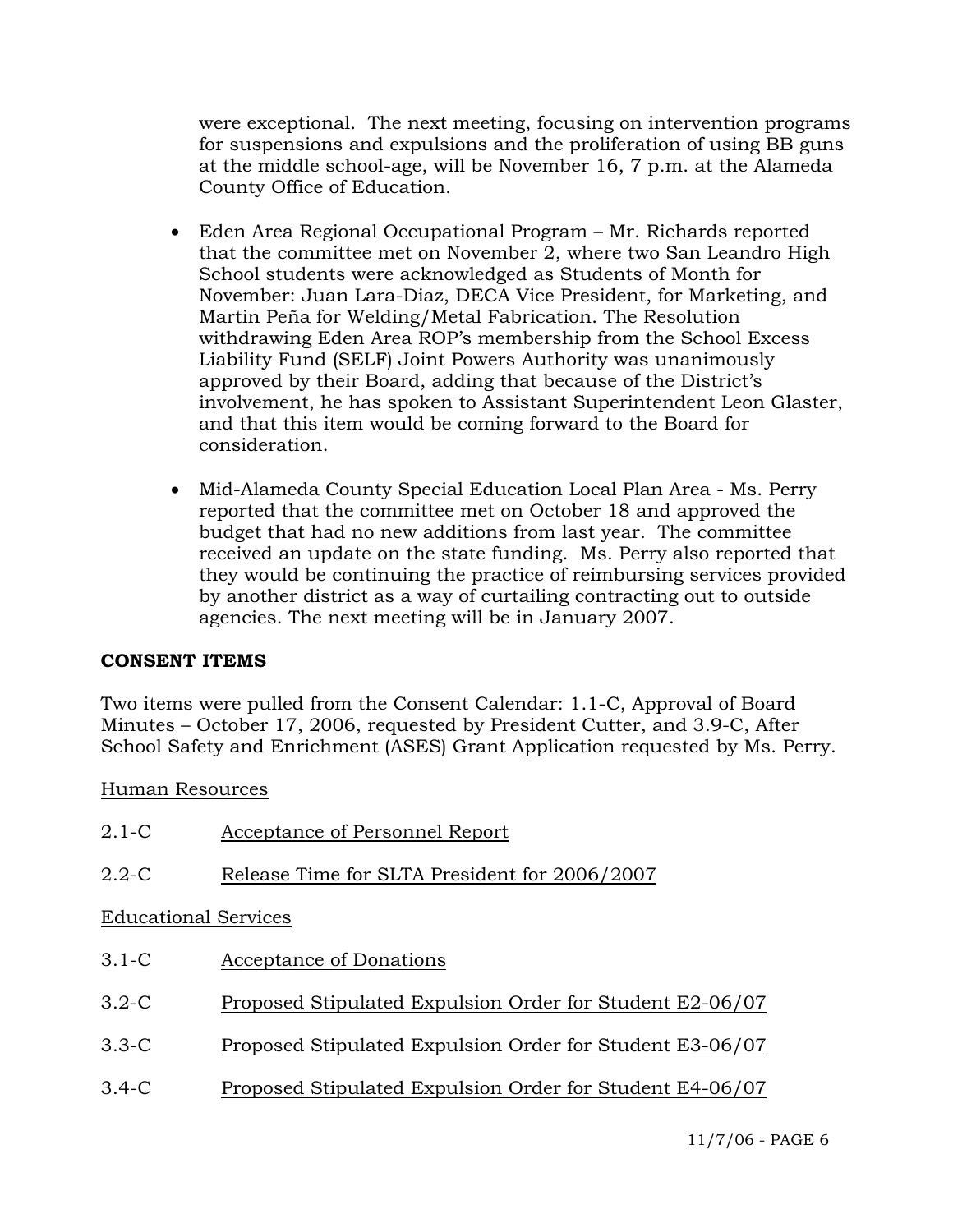- 3.5-C Proposed Stipulated Expulsion Order for Student E5-06/07
- 3.6-C Proposed Stipulated Expulsion Order for Student E6-06/07
- 3.7-C Proposed Stipulated Expulsion Order for Student E9-06/07
- 3.8-C Family Literacy *Learning Partners* Grant Application

Business, Operations and Facilities

# 4.1-C Liability Claim Submitted to San Leandro Unified School Distirct

On a motion made by Mr. Davis and seconded by Mr. Cassidy, the Board approved the remaining consent items by a 7-0 vote.

# General Services

# 1.1-C Approval of Board Minutes – October 17, 2006

Mrs. Cutter asked that the following language be added to her comments on page 10 of the minutes: *"Adding to Mr. Grotke's comments, Mrs Cutter felt that reaching teachers, not only through their unions, but through the District, would benefit the way information was communicated to the school community".* 

In addition she felt that it needed to be further clarified that the reason why teachers at Wilson were unable to participate in the phone banking efforts for the Bond was due to the fact that Wilson had recently been identified as a Program Improvement School and much of their time was being spent focusing on improving student achievement.

On a motion made by Mrs. Cutter and seconded by Mr. Richards, the Board approved the October 17, 2006, Board minutes, as amended, by a 7-0 vote.

# 3.9-C After School Safety and Enrichment (ASES) Grant Application

Ms. Perry noticed that this application was only applicable for the eight elementary schools. She reminded staff that at the last Board meeting she had asked staff to look into including the middle and high schools as the program had been expanded to include middle schools and the 21<sup>st</sup> Century Grant had changed to a high school focus, noting that the District would need to apply in order to receive additional funding for those levels.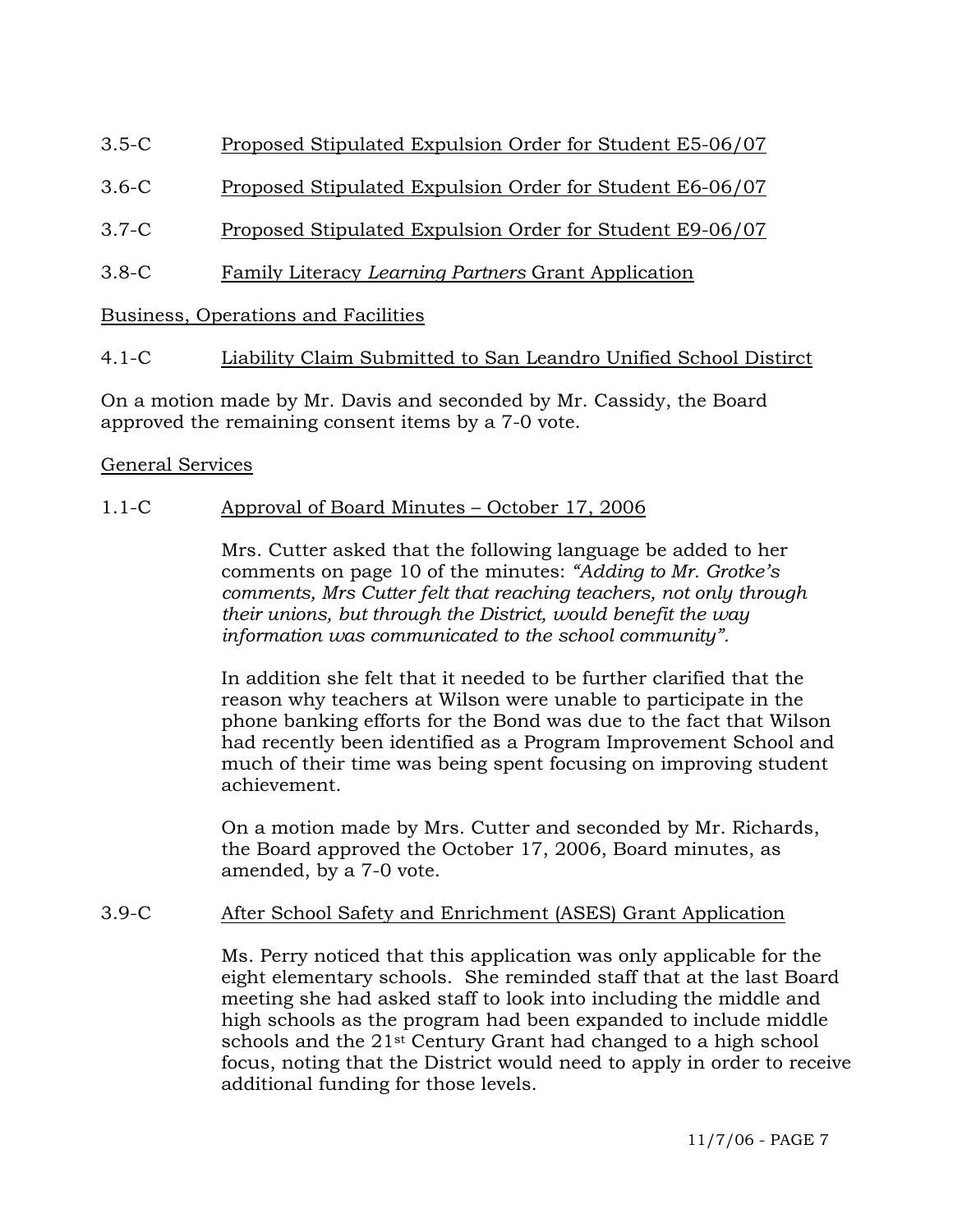Assistant Superintendent Cindy Cathey stated that this particular grant only focused on the elementary schools, and that the application was asking for the maximum amount of funding for each elementary school. She said that the middle schools had received the maximum amount of funding allowed, but she would further research that information regarding additional funding, adding that the high school was currently working with Tim Tabernik, from HTA, to see if the District would be a viable candidate for receive 21st Century Grant funding.

On a motion made by Ms. Perry and seconded by Mrs. Hague, the Board approved the After School Safety and Enrichment (ASES) Grant Application by a 7-0 vote.

#### **CONFERENCE ITEMS**

#### Human Resources

2.1-CF Limited 2-Year Term Curriculum Specialist Visual & Performing Arts, Physical Education, and New Teacher Support Job Description and Position from Categorical Funds

> The Board discussed and considered approving the 1.0 FTE limited 2-year term Curriculum Specialist for Visual & Performing Arts, Physical Education, and New Teacher Support job description and position from categorical funds.

Superintendent Lim explained that this position would be funded from the Governor's one-time reimbursement funds and ongoing funds for over a period of two years.

Responding to Mrs. Hague's concern, the Superintendent further explained that a portion of the Visual and Performing Arts (VAPA) money would be funding this position with the pupil allocation going directly to the sites.

With regards to Mrs. Cutter's concern for the need to provide equity between the schools, Superintendent Lim said that the job description developed provided program development equitability throughout the District which was addressed numerously in the VAPA plan.

On a motion made by Ms. Perry and seconded by Mr. Davis, the Board approved the 1.0 FTE limited 2-year term Curriculum Specialist for Visual & Performing Arts, Physical Education, and New Teacher Support job description and position from categorical funds by a 7-0 vote.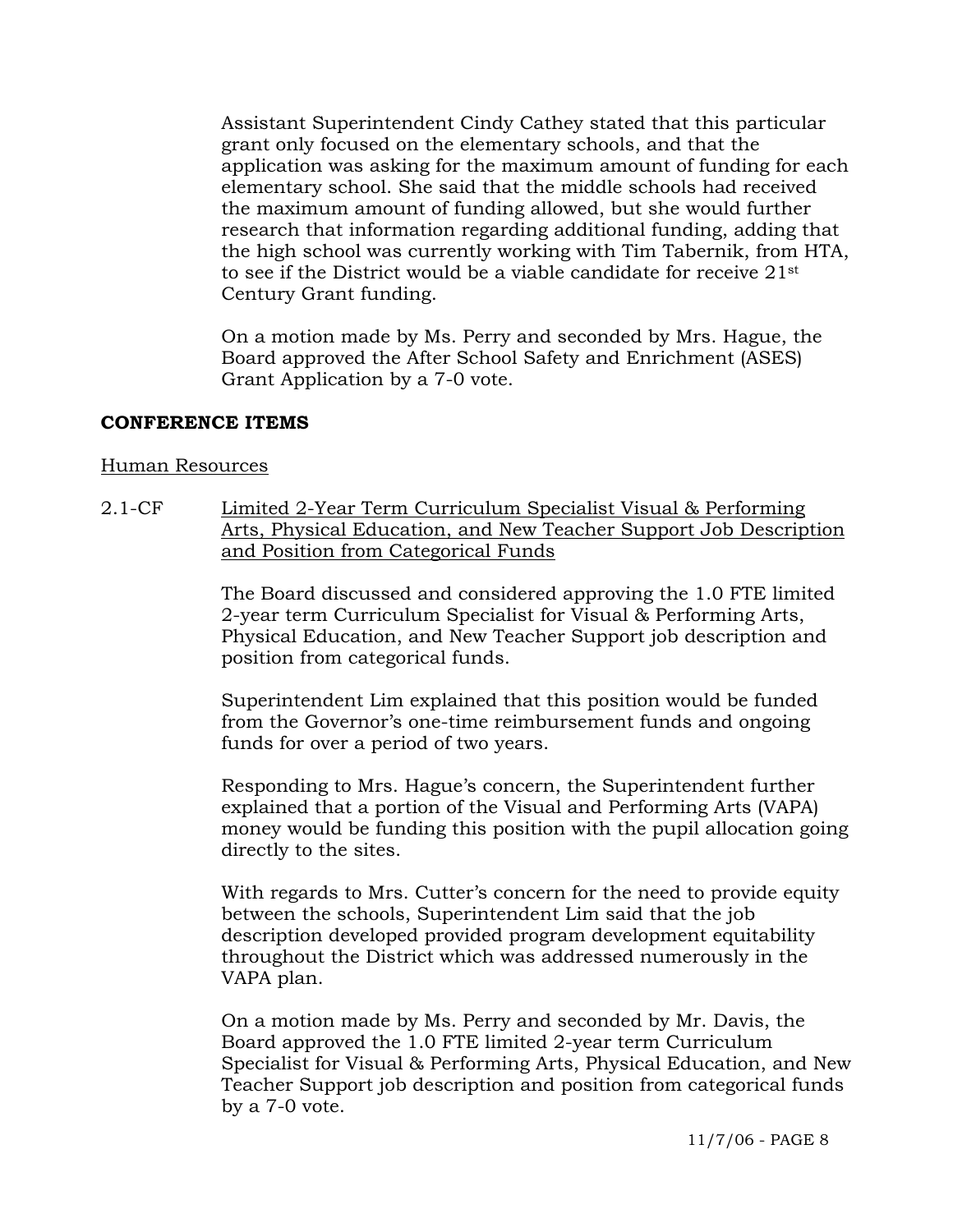2.2-CF Limited 1-Year Term Grant Writer Job Description and Position from One-Time State Funds

> The Board discussed and considered approving the limited 1-year term Grant Writer job description and position from one-time state funds.

Superintendent Lim said that, at this time, this was a 1-year position funded by one-time funds from the state. It was the District's plan to secure additional new funding and generate sufficient funds to sustain the position for a least another year.

On a motion made by Mr. Davis and seconded by Mr. Richards, the Board approved the limited 1-year term Grant Writer job description and position from one-time state funds by 7-0 vote.

# **ADDITIONAL SUGGESTIONS AND COMMENTS FROM BOARD MEMBERS**

- The Superintendent proposed the following changes to the Board meeting calendar and indicated that she would add this information to the *Confidentially Speaking*.
	- November 21, 2006 Cancelled
	- December 5, 2006 Regular Board meeting
	- December 14, 2006 Special Board meeting
	- December 19, 2006 Cancelled

 President Cutter noted her concern about keeping abreast of any closed session items that may need the Board's attention.

- Mr. Cassidy thanked everyone for their outstanding effort towards the success of Measure B, which hopefully will be a "Wonderful new day for our District".
- Mrs. Cutter asked that Barbara Barry be acknowledged for her efforts with College Bound, reiterating that twenty-five colleges would be represented at the Collage Fair tonight at the high school.

Prior to adjourning the meeting it was noted that this would be Trustee Louis Heystek's last "official day" as a Board member. Superintendent Lim added that he would be honored, along with our newly and re-elected Board members, at a reception on December 5.